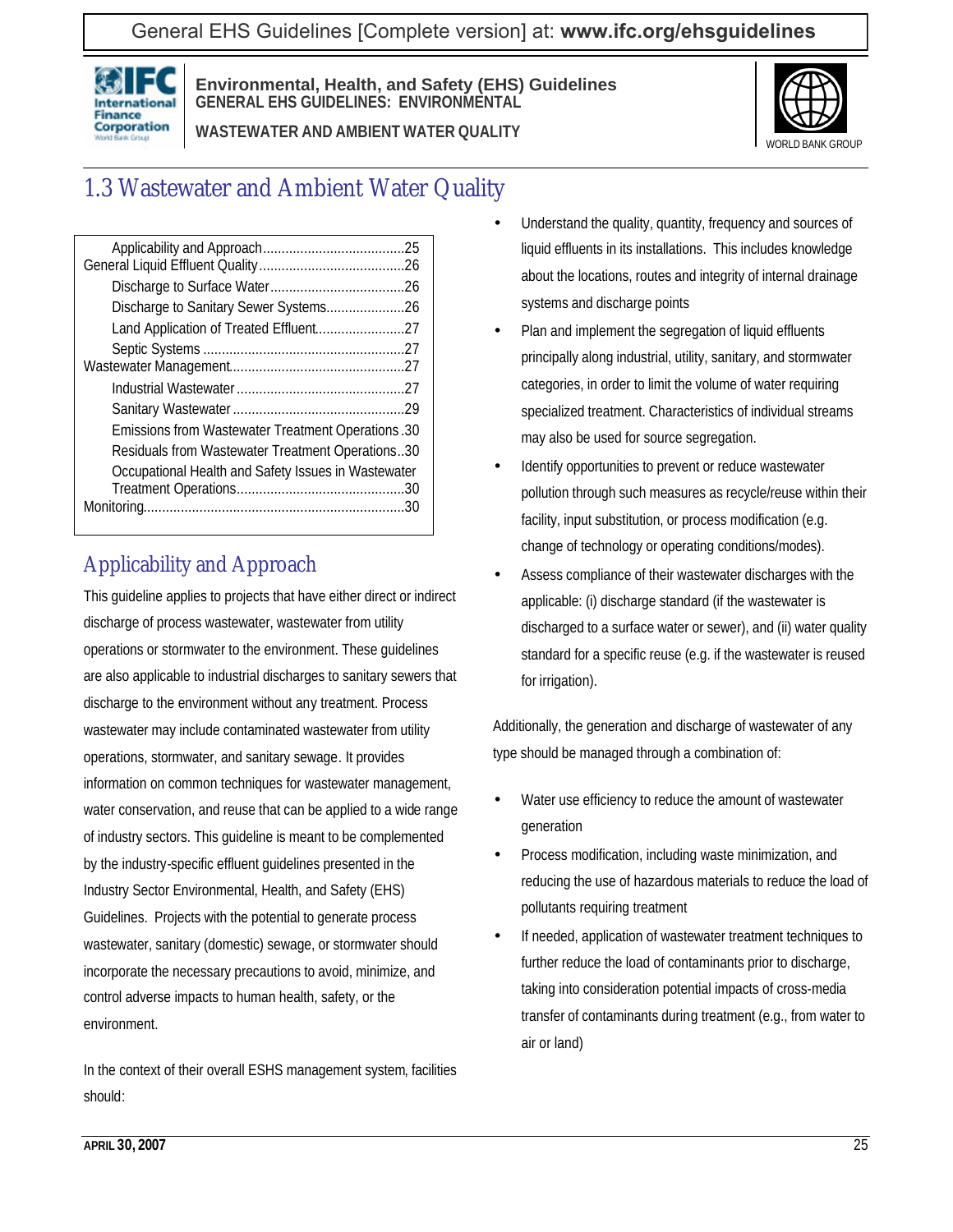



When wastewater treatment is required prior to discharge, the level of treatment should be based on:

- Whether wastewater is being discharged to a sanitary sewer system, or to surface waters
- National and local standards as reflected in permit requirements and sewer system capacity to convey and treat wastewater if discharge is to sanitary sewer
- Assimilative capacity of the receiving water for the load of contaminant being discharged wastewater if discharge is to surface water
- Intended use of the receiving water body (e.g. as a source of drinking water, recreation, irrigation, navigation, or other)
- Presence of sensitive receptors (e.g., endangered species) or habitats
- Good International Industry Practice (GIIP) for the relevant industry sector

# General Liquid Effluent Quality

#### *Discharge to Surface Water*

Discharges of process wastewater, sanitary wastewater, wastewater from utility operations or stormwater to surface water should not result in contaminant concentrations in excess of local ambient water quality criteria or, in the absence of local criteria, other sources of ambient water quality.<sup>35</sup> Receiving water use<sup>36</sup> and assimilative capacity $37$ , taking other sources of discharges to

(http://www.who.int/water\_sanitation\_health/dwq/guidelines/en/index.html)

the receiving water into consideration, should also influence the acceptable pollution loadings and effluent discharge quality. Additional considerations that should be included in the setting of project-specific performance levels for wastewater effluents include:

- Process wastewater treatment standards consistent with applicable Industry Sector EHS Guidelines. Projects for which there are no industry-specific guidelines should reference the effluent quality guidelines of an industry sector with suitably analogous processes and effluents;
- Compliance with national or local standards for sanitary wastewater discharges or, in their absence, the indicative guideline values applicable to sanitary wastewater discharges shown in Table 1.3.1 below;
- Temperature of wastewater prior to discharge does not result in an increase greater than 3°C of ambient temperature at the edge of a scientifically established mixing zone which takes into account ambient water quality, receiving water use and assimilative capacity among other considerations.

### *Discharge to Sanitary Sewer Systems*

Discharges of industrial wastewater, sanitary wastewater, wastewater from utility operations or stormwater into public or private wastewater treatment systems should:

- Meet the pretreatment and monitoring requirements of the sewer treatment system into which it discharges.
- Not interfere, directly or indirectly, with the operation and maintenance of the collection and treatment systems, or pose a risk to worker health and safety, or adversely impact

 $\overline{a}$ 

<sup>35</sup> An example is the US EPA National Recommended Water Quality Criteria http://www.epa.gov/waterscience/criteria/wqcriteria.html

<sup>&</sup>lt;sup>36</sup> Examples of receiving water uses as may be designated by local authorities include: drinking water (with some level of treatment), recreation, aquaculture, irrigation, general aquatic life, ornamental, and navigation. Examples of healthbased guideline values for receiving waters include World Health Organization (WHO) guidelines for recreational use

<sup>37</sup> The assimilative capacity of the receiving water body depends on numerous factors including, but not limited to, the total volume of water, flow rate, flushing rate of the water body and the loading of pollutants from other effluent sources in

<sup>1</sup> the area or region. A seasonally representative baseline assessment of ambient water quality may be required for use with established scientific methods and mathematical models to estimate potential impact to the receiving water from an effluent source.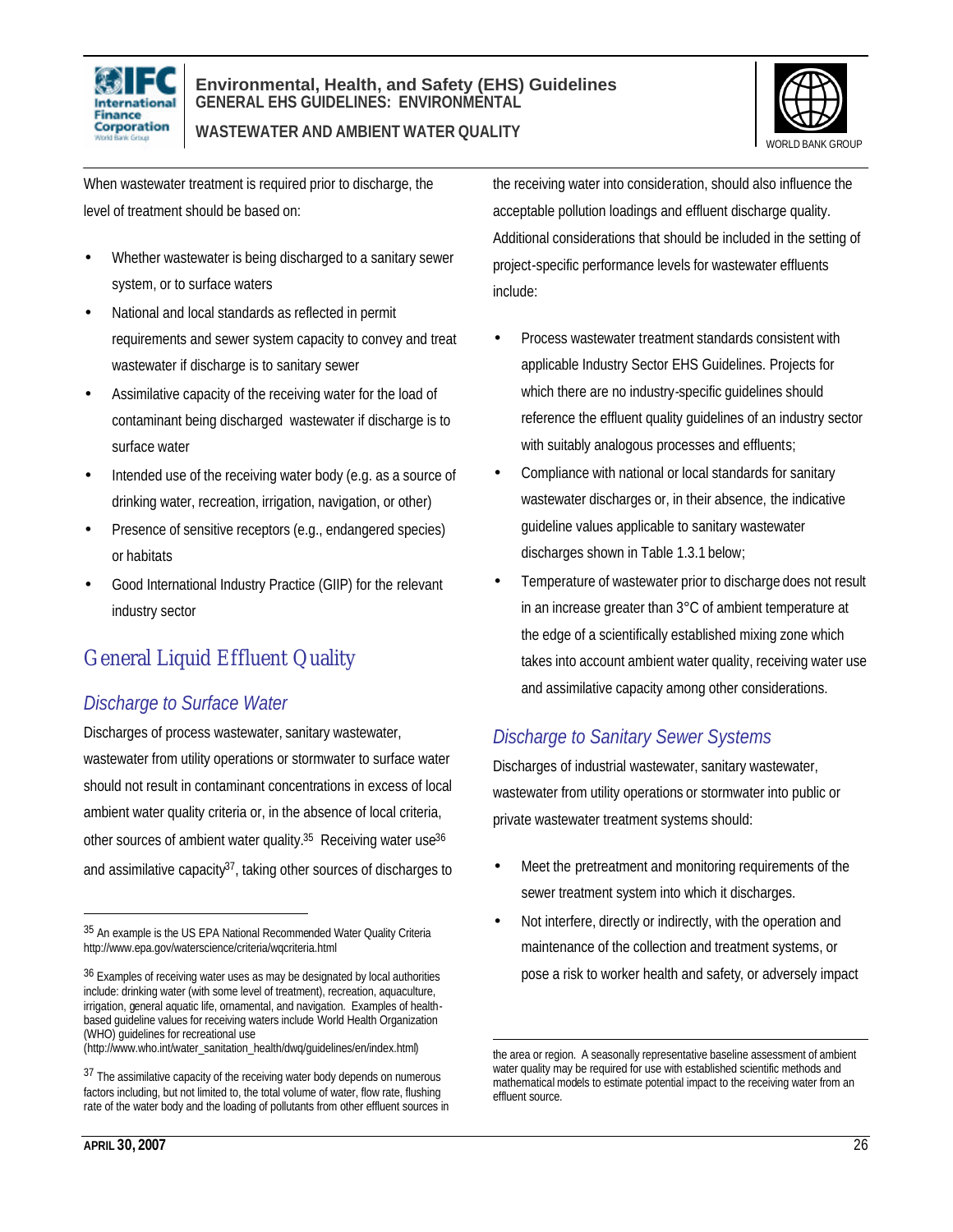

#### **Environmental, Health, and Safety (EHS) Guidelines GENERAL EHS GUIDELINES: ENVIRONMENTAL WASTEWATER AND AMBIENT WATER QUALITY**



characteristics of residuals from wastewater treatment operations.

Be discharged into municipal or centralized wastewater treatment systems that have adequate capacity to meet local regulatory requirements for treatment of wastewater generated from the project. Pretreatment of wastewater to meet regulatory requirements before discharge from the project site is required if the municipal or centralized wastewater treatment system receiving wastewater from the project does not have adequate capacity to maintain regulatory compliance.

#### *Land Application of Treated Effluent*

The quality of treated process wastewater, wastewater from utility operations or stormwater discharged on land, including wetlands, should be established based on local regulatory requirements. . Where land is used as part of the treatment system and the ultimate receptor is surface water, water quality guidelines for surface water discharges specific to the industry sector process should apply.38 Potential impact on soil, groundwater, and surface water, in the context of protection, conservation and long term sustainability of water and land resources should be assessed when land is used as part of any wastewater treatment system.

#### *Septic Systems*

Septic systems are commonly used for treatment and disposal of domestic sanitary sewage in areas with no sewerage collection networks, Septic systems should only be used for treatment of sanitary sewage, and unsuitable for industrial wastewater treatment. When septic systems are the selected form of wastewater disposal and treatment, they should be:

- Properly designed and installed in accordance with local regulations and guidance to prevent any hazard to public health or contamination of land, surface or groundwater.
- Well maintained to allow effective operation.
- Installed in areas with sufficient soil percolation for the design wastewater loading rate.
- Installed in areas of stable soils that are nearly level, well drained, and permeable, with enough separation between the drain field and the groundwater table or other receiving waters.

#### Wastewater Management

Wastewater management includes water conservation, wastewater treatment, stormwater management, and wastewater and water quality monitoring.

#### *Industrial Wastewater*

Industrial wastewater generated from industrial operations includes process wastewater, wastewater from utility operations,, runoff from process and materials staging areas, and miscellaneous activities including wastewater from laboratories, equipment maintenance shops, etc.. The pollutants in an industrial wastewater may include acids or bases (exhibited as low or high pH), soluble organic chemicals causing depletion of dissolved oxygen, suspended solids, nutrients (phosphorus, nitrogen), heavy metals (e.g. cadmium, chromium, copper, lead, mercury, nickel, zinc), cyanide, toxic organic chemicals, oily materials, and volatile materials. , as well as from thermal characteristics of the discharge (e.g., elevated temperature). Transfer of pollutants to another phase, such as air, soil, or the sub-surface, should be minimized through process and engineering controls.

**Process Wastewater** – – Examples of treatment approaches typically used in the treatment of industrial wastewater are summarized in Annex 1.3.1. While the choice of treatment

 $\overline{a}$ 

<sup>38</sup> Additional guidance on water quality considerations for land application is available in the WHO Guidelines for the Safe Use of Wastewater, Excreta and Greywater. Volume 2: Wastewater Use in Agriculture http://www.who.int/water\_sanitation\_health/wastewater/gsuweg2/en/index.html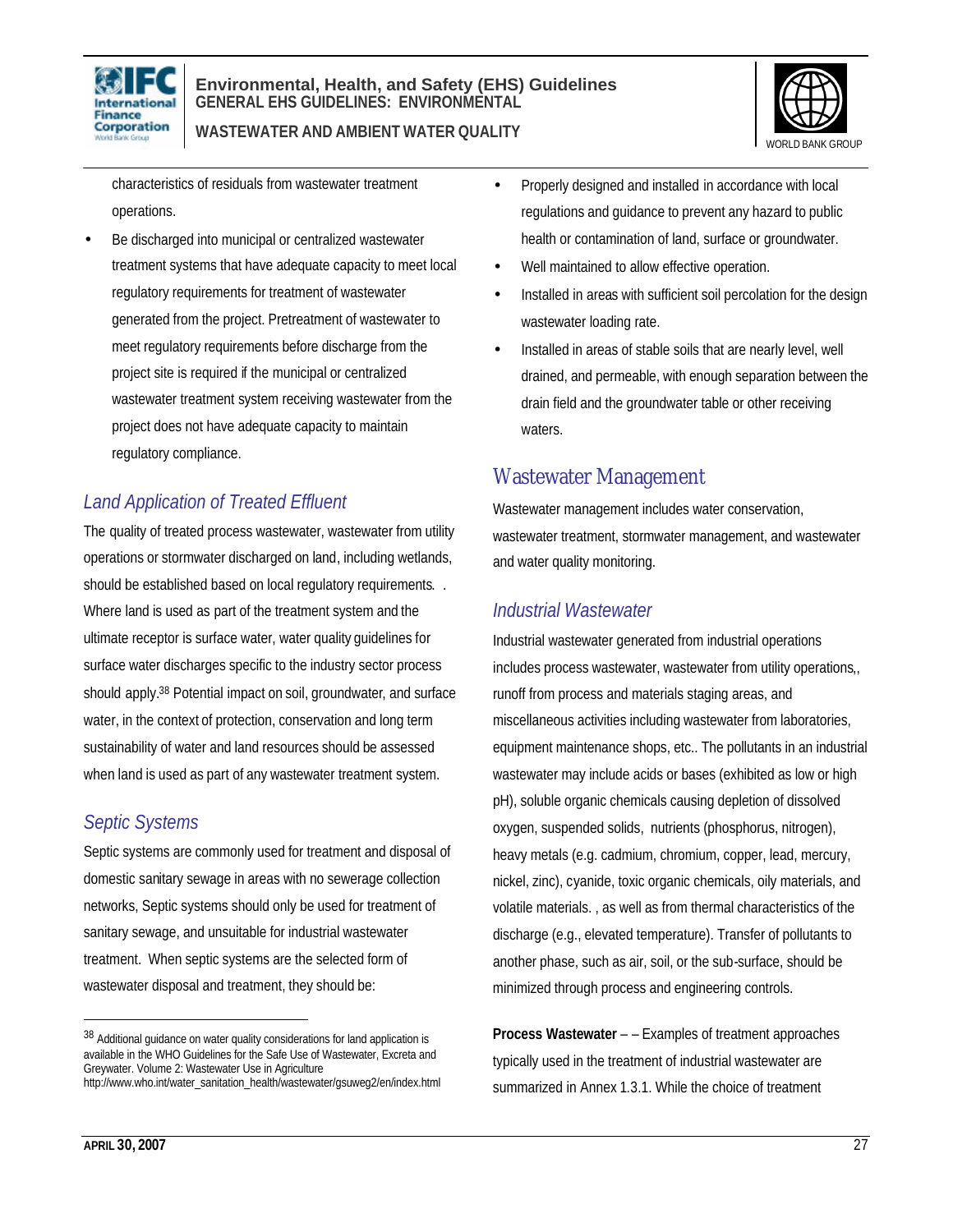

#### **Environmental, Health, and Safety (EHS) Guidelines GENERAL EHS GUIDELINES: ENVIRONMENTAL WASTEWATER AND AMBIENT WATER QUALITY**



technology is driven by wastewater characteristics, the actual performance of this technology depends largely on the adequacy of its design, equipment selection, as well as operation and maintenance of its installed facilities. Adequate resources are required for proper operation and maintenance of a treatment facility, and performance is strongly dependent on the technical ability and training of its operational staff. One or more treatment technologies may be used to achieve the desired discharge quality and to maintain consistent compliance with regulatory requirements. The design and operation of the selected wastewater treatment technologies should avoid uncontrolled air emissions of volatile chemicals from wastewaters. Residuals from industrial wastewater treatment operations should be disposed in compliance with local regulatory requirements, in the absence of which disposal has to be consistent with protection of public health and safety, and conservation and long term sustainability of water and land resources.

**Wastewater from Utilities Operations** - Utility operations such as cooling towers and demineralization systems may result in high rates of water consumption, as well as the potential release of high temperature water containing high dissolved solids, residues of biocides, residues of other cooling system anti-fouling agents, etc. Recommended water management strategies for utility operations include:

- Adoption of water conservation opportunities for facility cooling systems as provided in the Water Conservation section below;
- Use of heat recovery methods (also energy efficiency improvements) or other cooling methods to reduce the temperature of heated water prior to discharge to ensure the discharge water temperature does not result in an increase greater than 3°C of ambient temperature at the edge of a scientifically established mixing zone which takes into

account ambient water quality, receiving water use, potential receptors and assimilative capacity among other considerations;

- Minimizing use of antifouling and corrosion inhibiting chemicals by ensuring appropriate depth of water intake and use of screens. Least hazardous alternatives should be used with regards to toxicity, biodegradability, bioavailability, and bioaccumulation potential. Dose applied should accord with local regulatory requirements and manufacturer recommendations;
- Testing for residual biocides and other pollutants of concern should be conducted to determine the need for dose adjustments or treatment of cooling water prior to discharge.

**Stormwater Management** - Stormwater includes any surface runoff and flows resulting from precipitation, drainage or other sources. Typically stormwater runoff contains suspended sediments, metals, petroleum hydrocarbons, Polycyclic Aromatic Hydrocarbons (PAHs), coliform, etc. Rapid runoff, even of uncontaminated stormwater, also degrades the quality of the receiving water by eroding stream beds and banks. In order to reduce the need for stormwater treatment, the following principles should be applied:

- Stormwater should be separated from process and sanitary wastewater streams in order to reduce the volume of wastewater to be treated prior to discharge
- Surface runoff from process areas or potential sources of contamination should be prevented
- Where this approach is not practical, runoff from process and storage areas should be segregated from potentially less contaminated runoff
- Runoff from areas without potential sources of contamination should be minimized (e.g. by minimizing the area of impermeable surfaces) and the peak discharge rate should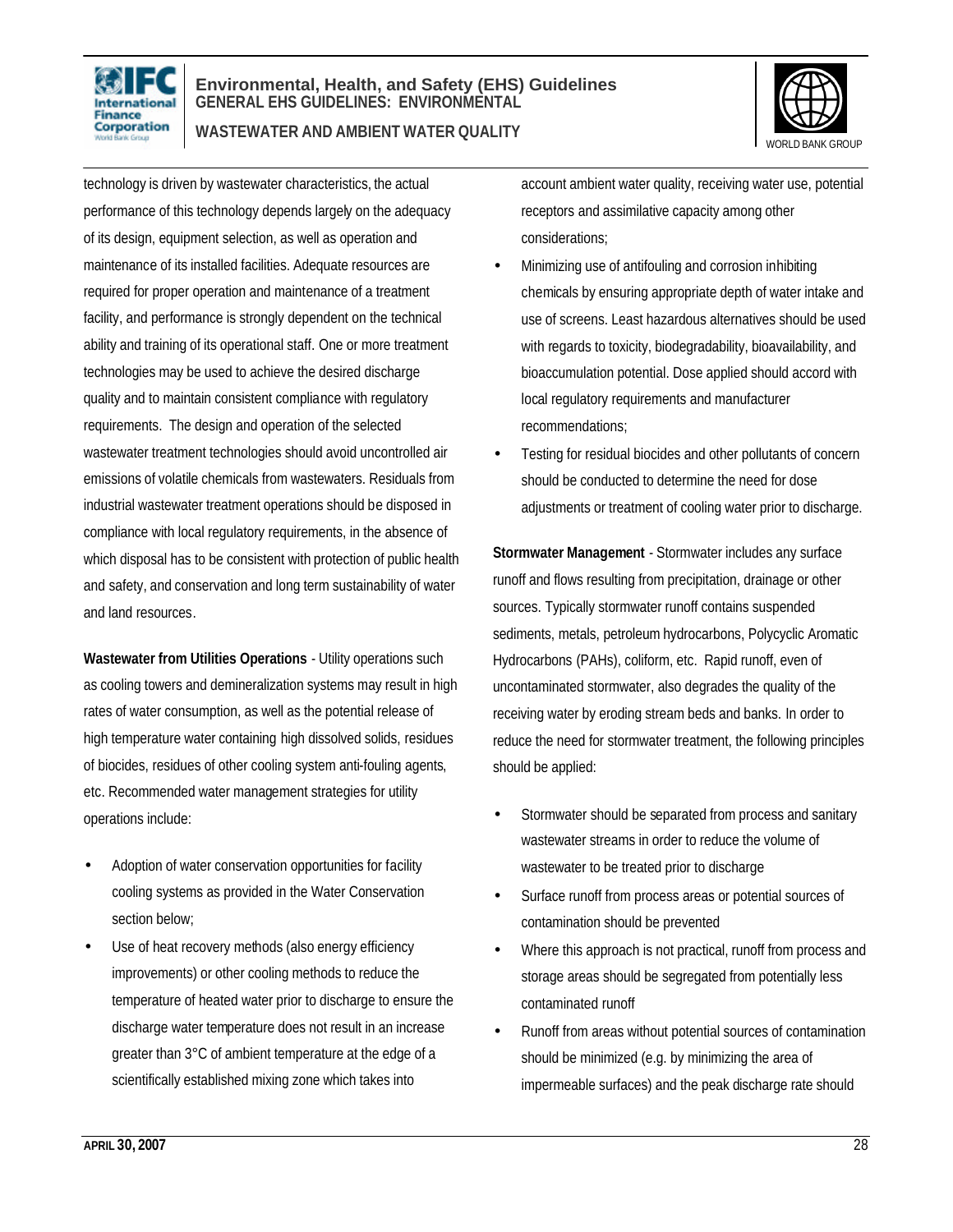



be reduced (e.g. by using vegetated swales and retention ponds);

- Where stormwater treatment is deemed necessary to protect the quality of receiving water bodies, priority should be given to managing and treating the first flush of stormwater runoff where the majority of potential contaminants tend to be present;
- When water quality criteria allow, stormwater should be managed as a resource, either for groundwater recharge or for meeting water needs at the facility;
- Oil water separators and grease traps should be installed and maintained as appropriate at refueling facilities, workshops, parking areas, fuel storage and containment areas.
- Sludge from stormwater catchments or collection and treatment systems may contain elevated levels of pollutants and should be disposed in compliance with local regulatory requirements, in the absence of which disposal has to be consistent with protection of public health and safety, and conservation and long term sustainability of water and land resources.

#### *Sanitary Wastewater*

Sanitary wastewater from industrial facilities may include effluents from domestic sewage, food service, and laundry facilities serving site employees. Miscellaneous wastewater from laboratories,

medical infirmaries, water softening etc. may also be discharged to the sanitary wastewater treatment system. Recommended sanitary wastewater management strategies include:

- Segregation of wastewater streams to ensure compatibility with selected treatment option (e.g. septic system which can only accept domestic sewage);
- Segregation and pretreatment of oil and grease containing effluents (e.g. use of a grease trap) prior to discharge into sewer systems;
- If sewage from the industrial facility is to be discharged to surface water, treatment to meet national or local standards for sanitary wastewater discharges or, in their absence, the indicative guideline values applicable to sanitary wastewater discharges shown in Table 1.3.1;
- If sewage from the industrial facility is to be discharged to either a septic system, or where land is used as part of the treatment system, treatment to meet applicable national or local standards for sanitary wastewater discharges is required.
- Sludge from sanitary wastewater treatment systems should be disposed in compliance with local regulatory requirements, in the absence of which disposal has to be consistent with protection of public health and safety, and conservation and long term sustainability of water and land resources.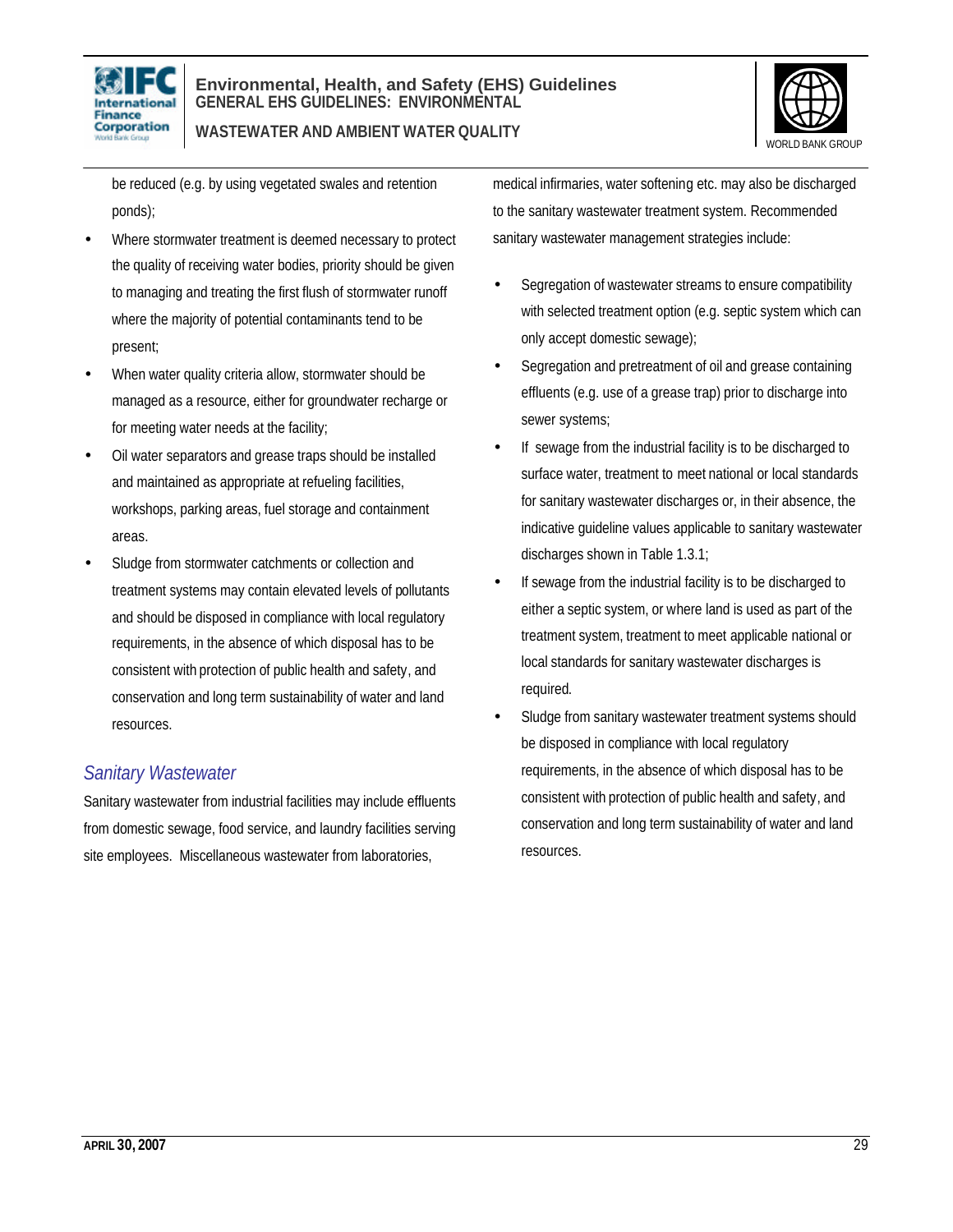

**WASTEWATER AND AMBIENT WATER QUALITY**



| <b>Table 1.3.1 Indicative Values for Treated</b><br><b>Sanitary Sewage Discharges<sup>a</sup></b> |                           |                        |  |
|---------------------------------------------------------------------------------------------------|---------------------------|------------------------|--|
| <b>Pollutants</b>                                                                                 | <b>Units</b>              | <b>Guideline Value</b> |  |
| рH                                                                                                | рH                        | $6 - 9$                |  |
| <b>BOD</b>                                                                                        | mq/l                      | 30                     |  |
| <b>COD</b>                                                                                        | mq/l                      | 125                    |  |
| Total nitrogen                                                                                    | mg/l                      | 10                     |  |
| <b>Total phosphorus</b>                                                                           | mq/l                      | $\overline{2}$         |  |
| Oil and grease                                                                                    | mq/l                      | 10                     |  |
| <b>Total suspended solids</b>                                                                     | mq/l                      | 50                     |  |
| Total coliform bacteria                                                                           | MPN <sup>b</sup> / 100 ml | 400 <sup>a</sup>       |  |
| Notes:<br><sup>a</sup> Not applicable to centralized, municipal, wastewater treatment systems     |                           |                        |  |

which are included in EHS Guidelines for Water and Sanitation. bMPN = Most Probable Number

### *Emissions from Wastewater Treatment Operations*

Air emissions from wastewater treatment operations may include hydrogen sulfide, methane, ozone (in the case of ozone disinfection), volatile organic compounds (e.g., chloroform generated from chlorination activities and other volatile organic compounds (VOCs) from industrial wastewater), gaseous or volatile chemicals used for disinfection processes (e.g., chlorine and ammonia), and bioaerosols. Odors from treatment facilities can also be a nuisance to workers and the surrounding community. Recommendations for the management of emissions are presented in the Air Emissions and Ambient Air Quality section of this document and in the EHS Guidelines for Water and Sanitation.

#### *Residuals from Wastewater Treatment Operations*

Sludge from a waste treatment plant needs to be evaluated on a case-by-case basis to establish whether it constitutes a hazardous or a non-hazardous waste and managed accordingly as described in the Waste Management section of this document.

### *Occupational Health and Safety Issues in Wastewater Treatment Operations*

Wastewater treatment facility operators may be exposed to physical, chemical, and biological hazards depending on the design of the facilities and the types of wastewater effluents managed. Examples of these hazards include the potential for trips and falls into tanks, confined space entries for maintenance operations, and inhalation of VOCs, bioaerosols, and methane, contact with pathogens and vectors, and use of potentially hazardous chemicals, including chlorine, sodium and calcium hypochlorite, and ammonia. Detailed recommendations for the management of occupational health and safety issues are presented in the relevant section of this document. Additional guidance specifically applicable to wastewater treatment systems is provided in the EHS Guidelines for Water and Sanitation.

### Monitoring

A wastewater and water quality monitoring program with adequate resources and management oversight should be developed and implemented to meet the objective(s) of the monitoring program. The wastewater and water quality monitoring program should consider the following elements:

- *Monitoring parameters*: The parameters selected for monitoring should be indicative of the pollutants of concern from the process, and should include parameters that are regulated under compliance requirements;
- *Monitoring type and frequency*: Wastewater monitoring should take into consideration the discharge characteristics from the process over time. Monitoring of discharges from processes with batch manufacturing or seasonal process variations should take into consideration of time-dependent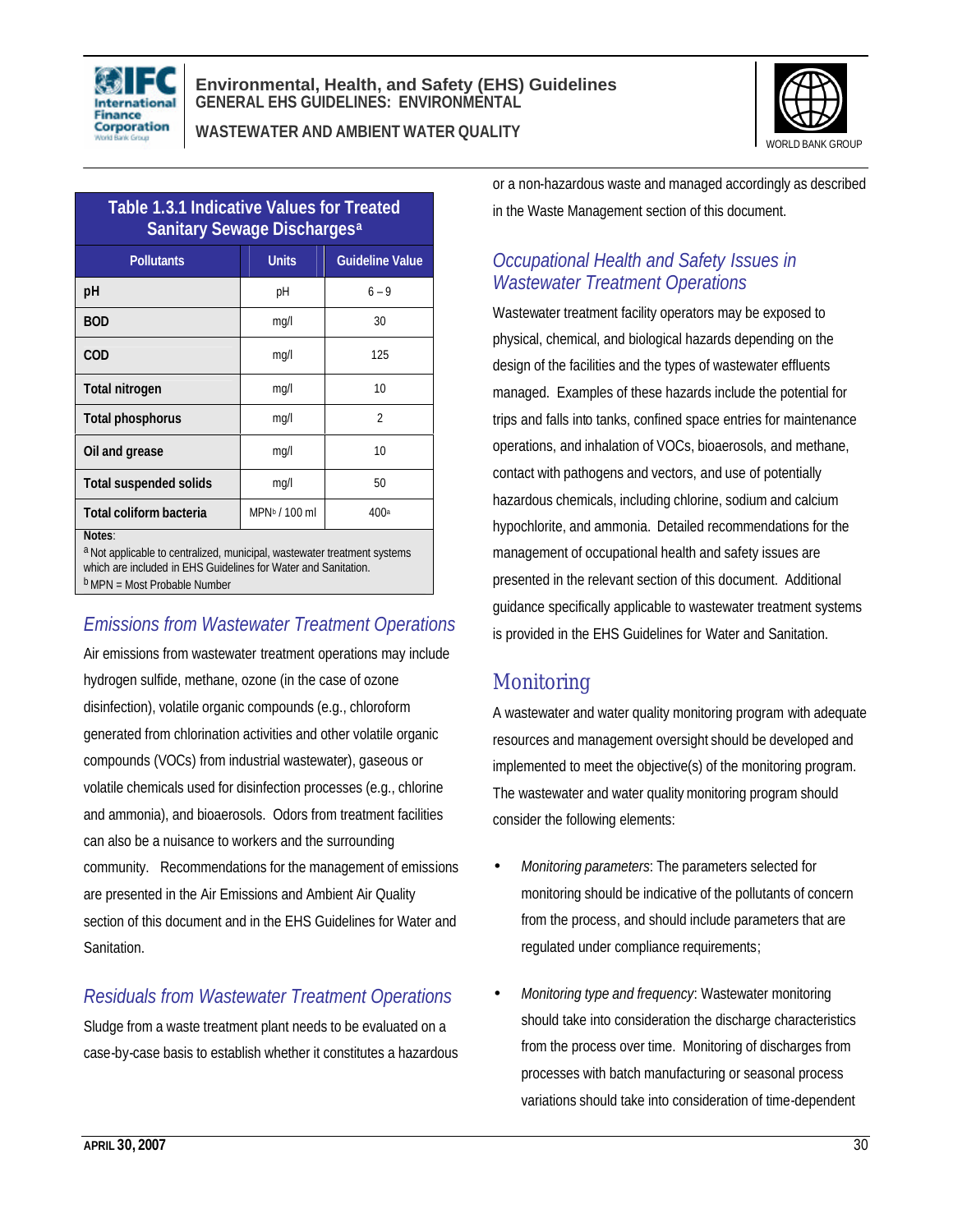

#### **Environmental, Health, and Safety (EHS) Guidelines GENERAL EHS GUIDELINES: ENVIRONMENTAL WASTEWATER AND AMBIENT WATER QUALITY**



variations in discharges and, therefore, is more complex than monitoring of continuous discharges. Effluents from highly variable processes may need to be sampled more frequently or through composite methods. Grab samples or, if automated equipment permits, composite samples may offer more insight on average concentrations of pollutants over a 24-hour period. Composite samplers may not be appropriate where analytes of concern are short-lived (e.g., quickly degraded or volatile).

- *Monitoring locations*: The monitoring location should be selected with the objective of providing representative monitoring data. Effluent sampling stations may be located at the final discharge, as well as at strategic upstream points prior to merging of different discharges. Process discharges should not be diluted prior or after treatment with the objective of meeting the discharge or ambient water quality standards.
- *Data quality*: Monitoring programs should apply internationally approved methods for sample collection, preservation and analysis. Sampling should be conducted by or under the supervision of trained individuals. Analysis should be conducted by entities permitted or certified for this purpose. Sampling and Analysis Quality Assurance/Quality Control (QA/QC) plans should be prepared and, implemented. QA/QC documentation should be included in monitoring reports.